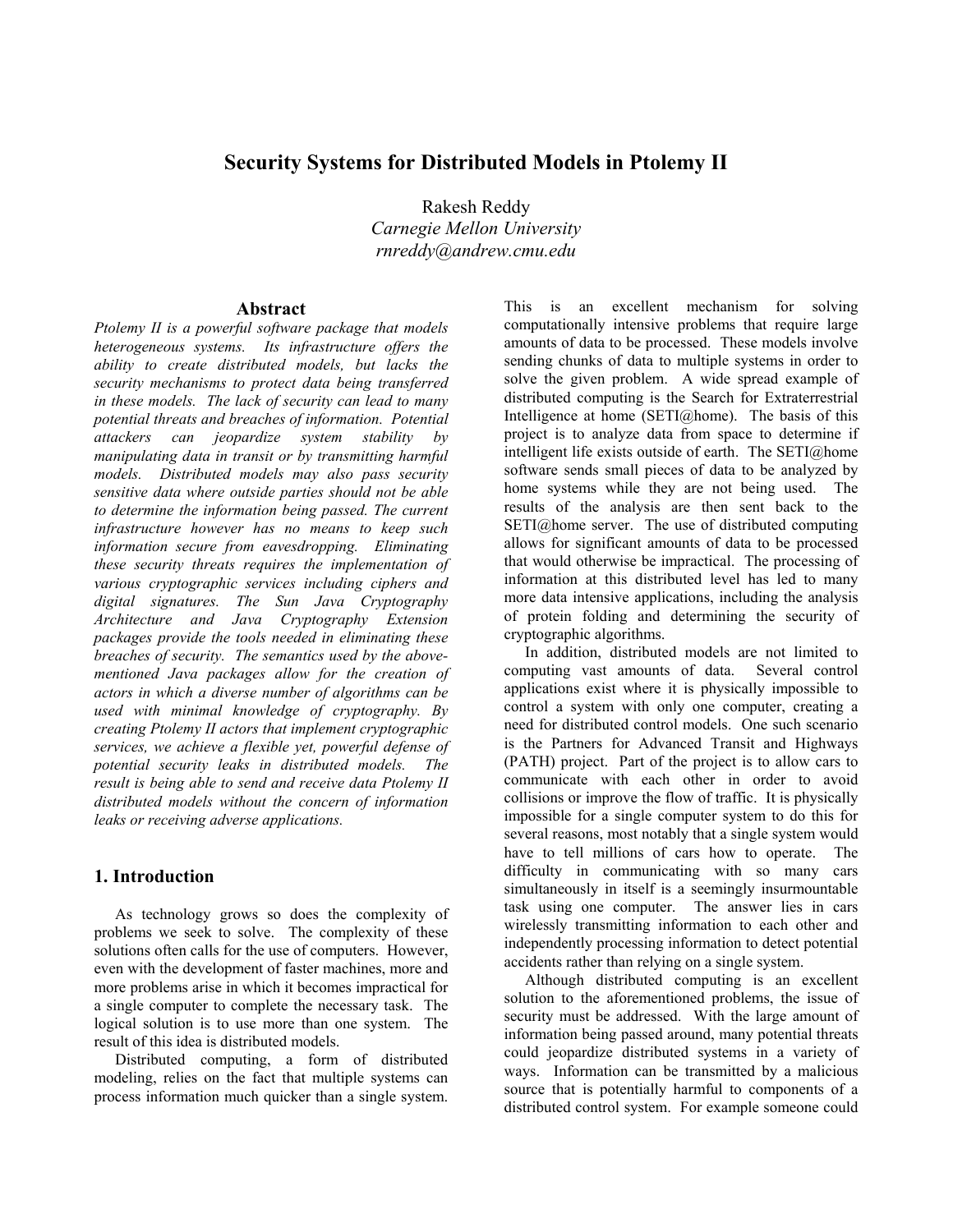use the PATH system to cause cars to crash. The lack of security would also make it simple to intercept data that is security sensitive.

## **2. Background Information**

#### **2.1. Ptolemy II**

Ptolemy II is a Java based software package that is used to model heterogeneous systems using models of computation known as actors. The infrastructure of Ptolemy II allows for the distributed modeling of systems including distributed data processing and distributed controls. A key feature of distributed modeling within Ptolemy II is the use of mobile models. Mobile models are models that can be passed through distributed computing to perform operations as specified by the model. Mobile models go beyond the simple transmission of data that many distributed models are limited to by adding functionality to already existing models on a system. These models alter how the main model operates during runtime. This capability vastly expands the functionality of distributed computing that could not be achieved with the infrastructure of standard distributed systems.

The added functionality arising from mobile models also creates more security threats. Ptolemy II's security mechanism is lacking. The only form of security that exists is the Java *Sandbox*. It is a part of the Java Virtual Machine (JVM) that protects system from potential attack by the applications it runs. There are many limitations to the sandbox. JVM classes are placed in a dichotomy of either being trusted or not trusted. There is no form of limited trust where an application could access certain data on a system or write some information to the system. Furthermore if any part of an application is not trusted then the whole application can not be run. This dichotomy renders a result that either sacrifices system security or hinders the functionality of a distributed system. The sandbox provides no mechanism to protect data being transported either. The solution to the security dilemma is to implement various cryptographic services that ensure the protection of information and the ability to trust such information.

## **2.2 Ciphers**

Ciphers are mechanisms used to encrypt or decrypt data. Ciphers are based on a key in conjunction with an algorithm that is used to transform data. Keys are pieces of data that are required to perform a cipher operation (decryption or encryption) on a piece of data. The purpose of a cipher is to encrypt a message so it is kept secret from anyone who does not have the necessary key. The original data transformed by the key can be transformed back by using a key. The key used depends on whether the cipher is symmetric and asymmetric.

**2.2.1. Symmetric Cipher.** Symmetric cryptography, also known as "secret key" or "private key" cryptography, is based on keeping the knowledge of the key private. A simple example would be shifting every letter by 3 and wrapping the last letters around. In this case the key would be 3 and would need to be kept secret. With the current computational power, some symmetric ciphers can be broken in a brute force manner using heuristics and other information such as the tendency for certain character to repeat. This has led to the development of more complex algorithms that computationally impractical to decode at this time.



Figure 1: Symmetric Cipher process [4].

There are several other important features that become when using symmetric algorithms. Encrypting data in chunks as opposed to single characters makes it much more difficult to decrypt the data. Algorithms that offer sufficient security use block ciphering. Block ciphering requires two more components: padding and mode. The padding scheme determines what data will be used to fill in a partially filled block during encryption. The mode determines how the cipher should be applied. One type of mode is the Electronic Code Book which is similar to a replacement scheme. Another scheme is Cipher Block Chaining which uses the prior block to encrypt the next block.

The main weakness of symmetric cryptography lies in transporting the key since sending it with the message would allow anyone to decrypt it. Another threat to symmetric cryptography, as mentioned before, is a brute force attack which takes data and tries to manipulate it to get the original data.

**2.2.2. Asymmetric.** Unlike symmetric ciphers, asymmetric ciphers use key pairs. These key pairs comprise of a public key and a private key. The public key can be publicly known while only one person knows the corresponding private key. The message is encrypted using a public key and is sent to the person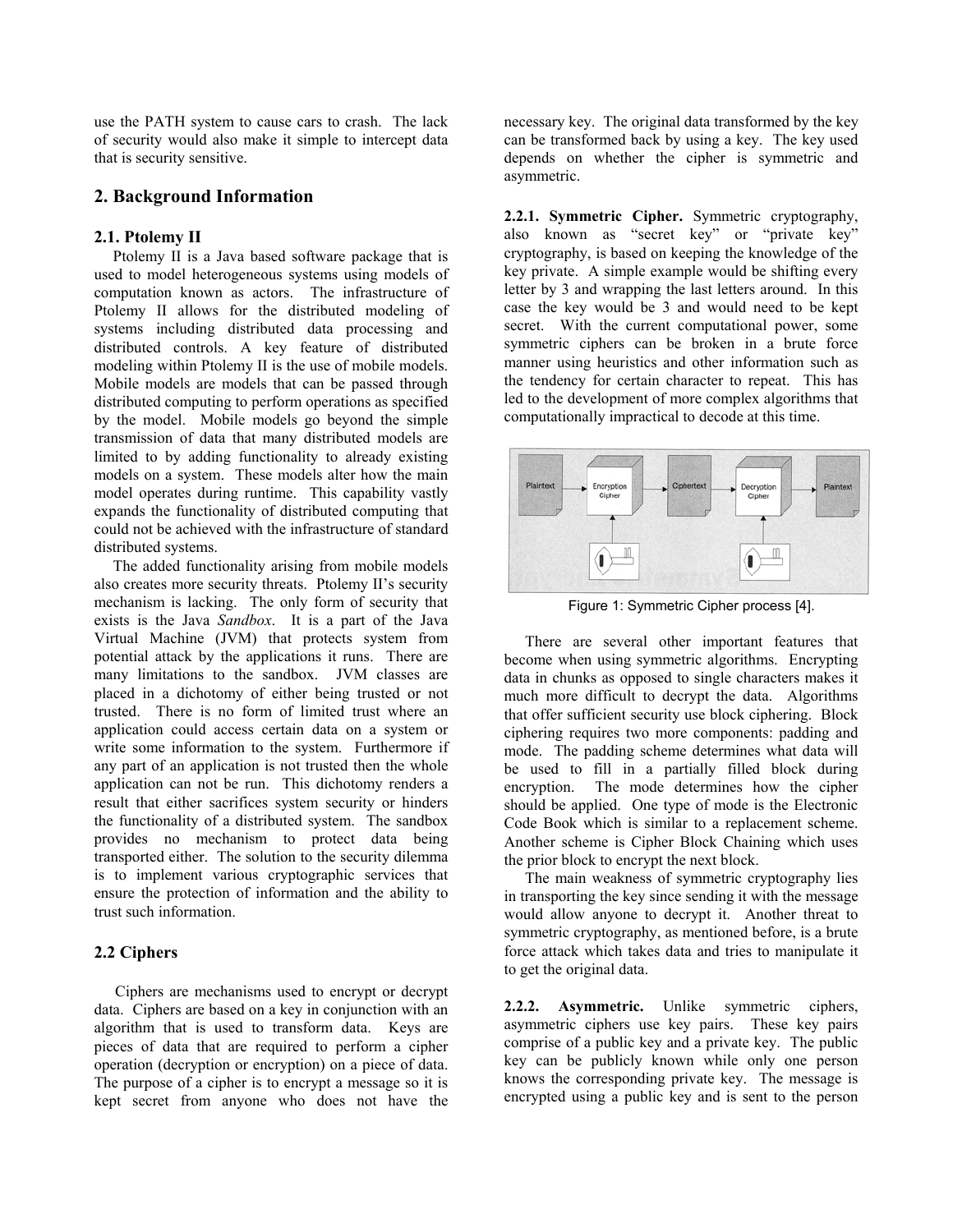with the corresponding private key. The private key is then used to decrypt the message. This is made possible by the fact that if, a message is encrypted using one key, it can only be decrypted with the other key of the pair. This key system eliminates the issues of needing to keep a key secret during transfer.



Figure 2: Asymmetric Cipher process [4].

The ease of transporting keys for asymmetric ciphers would lead one to believe that symmetric algorithms would be unnecessary. There are several reasons as to why this is not true. The main issue is asymmetric algorithms are computationally demanding compared to symmetric algorithms. Using asymmetric algorithms to encrypt large amount of data can be up to a thousand times slower than using symmetric algorithms [4]. Asymmetric ciphers can also suffer from man-in-themiddle attacks in which the key is tampered with. Another issue that becomes important with asymmetric ciphers is the random number generator used to make keys. This becomes a difficult task since randomness is something that eludes the mechanics of computers. Using weak PRNG (pseudo random number generators) provides an easier method to determine the keys in algorithms such RSA.

**2.2.3. Hybrid Cryptography.** In response to the drawbacks of symmetric and asymmetric ciphers, it is essential to combine the two. This is known as hybrid cryptography. Hybrid cryptography is achieved by encrypting a file using a symmetric cipher. The private key of the symmetric cipher is then encrypted using an asymmetric algorithm; this model addresses the main weaknesses of each cipher. In the case of symmetric ciphers, the issue of transferring the private key is eliminated for the key is encrypted using a public key cipher in which the public key can be known. The problem of asymmetric ciphers being slow for encryption is eliminated by merely encrypting the secret key.



Figure 3: Hybrid Encryption process [4].

#### **2.3. Message Digests**

Message Digests are a method to determine that a message was not altered while in transit. The basis of a message digest is a hash function that has several key properties. The input length can be of any length while the output is some fixed length. The hash function should also be one way meaning that the original message can not be determined from the message hash. The hash function in message digests should also be collision free. Given a message x with a hash,  $H(x)$ , it should be computationally infeasible to find a message y where  $H(y) = H(x)$ . If this weren't true then one could easily modify a message and manipulate it so the same hash result is produced. This would make the point of a message digest useless.

One of the more recent message digests algorithms that is in wide use is the Secure Hash Algorithm (SHA); MD5 is another common hash that is widely used. SHA is slightly slower but more secure because its 160-bit output compared to MD5's 128-bit output makes it more secure from finding collisions and determining the original function. This is not to say that MD5 is insecure for Van Oorshcot and Wiener designed a brute force computer to find collisions in MD5. It took an average of twenty four days to find a collision [2]. Message Authentication Codes are message digest that use a key to encrypt the message providing a little more security.

Message digests in themselves offer no security. However, they are often used to verify that a message was not tampered with and are a key component in digital security.

#### **2.4. Digital Signatures**

Digital signatures are used to verify that information being received is from a specific person. The purpose of a digital signature is the same as a normal signature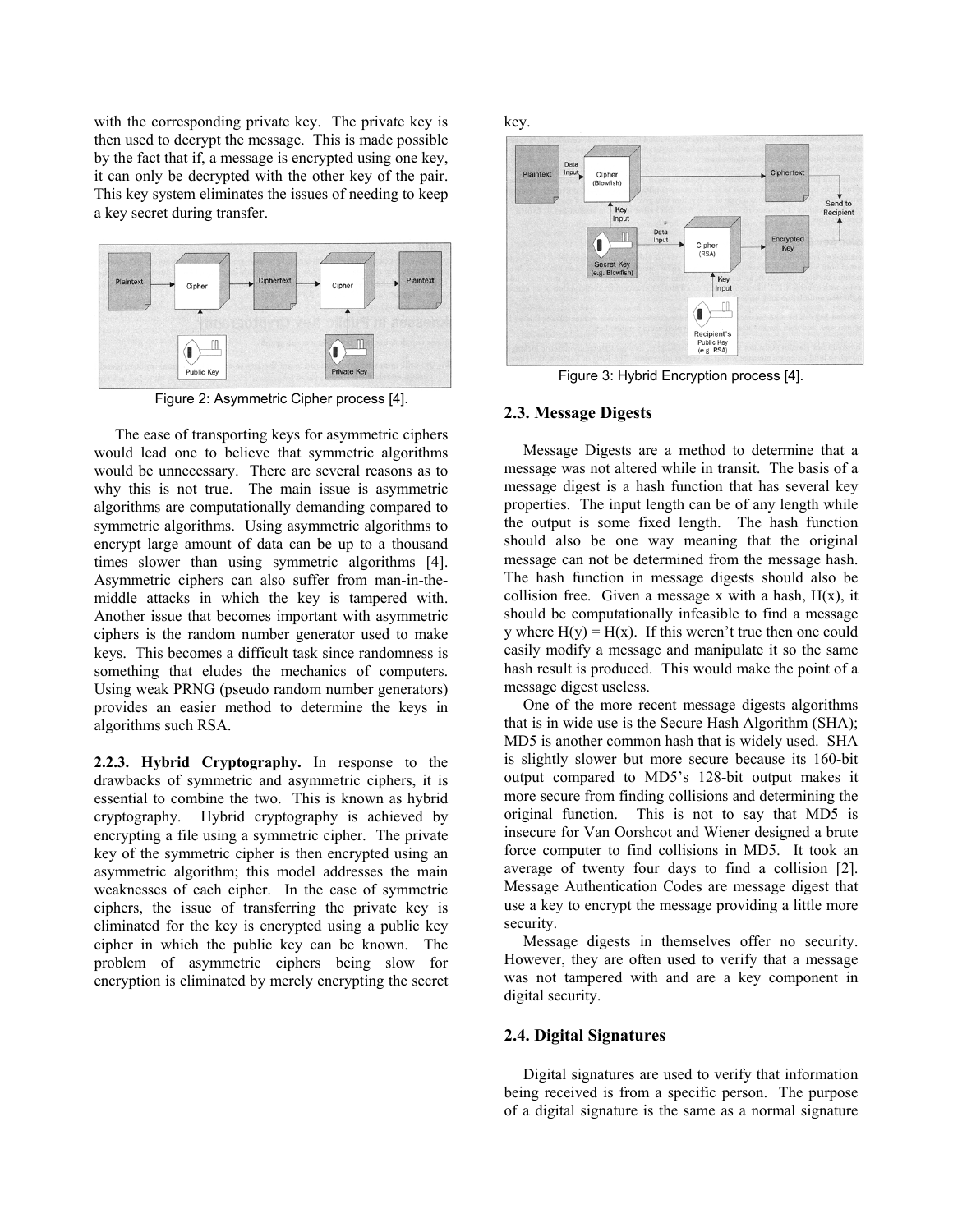in its purpose in authenticating whom the sender is. Digital signatures are based on calculating the message digest of a certain piece of data and encrypting it using the private key of an asymmetric algorithm. The encrypted message digest, public key, and the original message - encrypted or clear - are then sent to the receiving party. The receiving party then takes the public key and decrypts the hash. The hash for the message is then calculated and then compared to the hash that has been decrypted. If the hashes are equal then the message verification is successful; otherwise signature authentication has failed.



Figure 4: Digital signature process [4].

There are several reasons that the verification could have failed. It is possible that there was an error in the transmission so information wouldn't match. A greater threat to security is the message was intentionally altered by a middle man. In this case, the information in the message should be rejected since the information is not from the intended sender.



Figure 5: Digital signature verification [4].

Another issue that may arise is that someone could pretend to be an authorized sender by signing documents with their own key pair. This situation can be avoided by using certificates. Certificates contain information that verifies who a sender is. It is usually necessary to have a certificate authority, which is a trusted third party that issues certificates to those authorized to have them. Certificates created from a

central authority make it much more difficult for someone to falsify someone else's identity.

## **2.5. JCE & JCA.**

The Java Cryptography Architecture (JCA) and Java Cryptography Extension (JCE) are Sun's solution to being able to easily implement cryptographic services. Services provided by the two packages include Signatures, Ciphers, Message Digests, Message Authentication Codes, Key generators and more. The main convenience of the JCE and JCA are the ability to implement cryptographic services with minimal knowledge of how algorithms work. Most cryptographic algorithms are mathematically intensive and would be very time consuming to implement. The JCE and JCA take care of the underlying semantics making it easier to use cryptographic services. A key attribute to the cryptography architecture is the ability to use algorithms created by third-parties known as "providers." Providers follow specific guidelines set in the JCA and JCE that allow users to use algorithms with the same syntax regardless of the provider. Also, as new algorithms are developed, the user does not have to create or learn new code to implement the algorithm. For example, the standard Sun provider that comes built-in has very few services. The lack of services is easily solved by downloading a third-party, JCE compliant package that uses the same syntax as the Sun provider.

# **3. Implementation**

Several actors were created in order to implement the various cryptographic services. A common feature between all the actors is that all information is passed as a byte array. The motivation for this is the cipher and signature classes act on byte arrays. For example, to allow for hybrid encryption it is necessary for the Key object to be in a byte array. Also, when reading in files, information must be read in as buffer of bytes and not String lines. The reason for this is it is possible end line characters to be output during encryption. This has no significance when reading from a byte buffer for decryption. However, if it were being read in as a String for decryption the end line character would be ignored because end line characters delineate separate Strings. Therefore data being decrypted is not the same as the original data, resulting in an unsuccessful decryption.

## **3.1. AsymmetricEncryption/Decrytption Actors**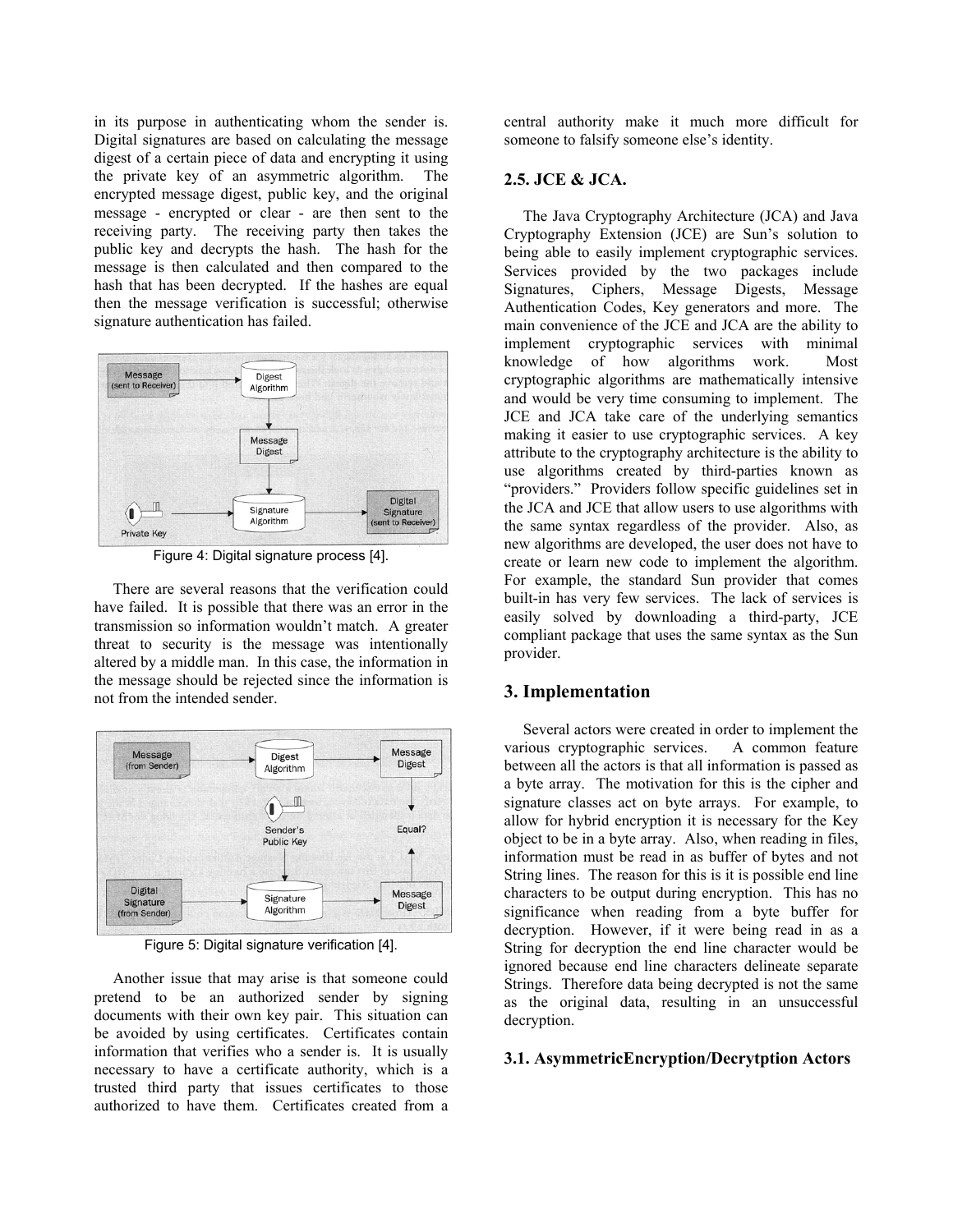These actors implement asymmetric cipher algorithms following the JCE specifications that exist on the system. The user may specify the algorithm, provider, key size, mode and padding to be used. The AsymmetricDecryption actor is responsible for creating the public/private keys. The public key is then distributed to AsymmetricEncryption actors that encrypt the data to be sent. This data is sent to the AsymmetricDecryption actor that it received the public key from and is decrypted.

### **3.2. SymmetricEncryption/Decrytption Actors**

These actors implement symmetric cipher algorithms following the JCE specifications that exist on the system. A user may specify the algorithm, provider, key size, mode and padding to be used. The SymmetricEncryption actor is responsible for creating the secret key. The SymmetricEncryption actor then encrypts the data using the secret key and sends the data and key to a SymmetricDecryption actor. The SymmetricDecryption actor receives the data and secret key and decrypts the message with the key. In certain instances, such as Cipher Block Chaining mode, information about the parameters used for encryption need to be sent. These parameters can be sent publicly without jeopardizing the security of a file.

### **3.3. SignatureSigner/Verifier Actors**

These actors implement signature algorithms following the JCE specifications that exist on the system. These actors allow you to specify the algorithm and provider. The SignatureSigner actor takes the data and calculates the message digest for it. This digest is then encrypted using a private key created in the SignatureSigner actor. The encrypted message digest, original message and public key are then sent to a SignatureVerification actor. The SignatureVerification actor decrypts the encrypted message digest using the public key that it received. It calculates the message digest of the message received and compares the two digests. If the two digests are the same then the original message is sent out. If the digests are different, there was an error sending data or the original message was modified after it was signed and a message stating that the signature failed is displayed.

## **3.4. Bouncy Castle Cryptography Actors**

These actors are an extension of the actors mentioned above that use the Bouncy Castle provider. The Bouncy Castle provider was chosen because it is freely distributed and contains a wide variety of algorithms. The purpose of this set of actors is the ability to use the

cryptography services without needing to look at the provider specifications to determine information like what algorithms are padding schemes exist for the provider. Also, naming conventions for the same vary by provider. This set of actors removes this burden from the user promoting the use of cryptographic services.

## **3.5. Base Classes**

Several base classes were created to take advantage of the inheritance properties of Java and to avoid writing redundant code. The main class for all actors is the CrypographyActor class. This class contains several helper classes to convert data types and partially addresses the retrieval of parameters and processing of data. Many of the declarations for the ports and parameters are made here. The SignatureActor and CipherActor implement more things that are shared by the respective base classes.

## **4. Conclusion**

Implementing cryptographic actors allows for distributed models to be securely created in Ptolemy II. This gives Ptolemy II the features needed to safely implement distributed control systems and distributed computing systems. For example in the PATH project without secure modeling, computers could be tricked into crashing into each other if an unauthorized agent sent them the transmission. With security guards in place, such a transmission would be checked to see if it is an authorized sender to make sure it is not such an attack. The main plan in the future is to implement a certificate system for modeling purposes. This would make signature signing and verification much more secure. However, this can only be a model since the actual implementation would require the certificate authority to be a third-party entity.

# **5. Acknowledgments**

First and most importantly I would like to thank my parents for they were the ones that brought me to this world and always supported me everything I've done. I would also like to thank Professor Edward Lee for giving me the opportunity to work on this project; all the graduate mentors who always willing to take time out of their busy schedules to help; the CHESS and SUPEB staff; Riya from Blake's on Telegraph; and Lindsay who did the final editing of this paper. And last but surely not least, the Terrible Terry Tate (aka TTT), office line backer.